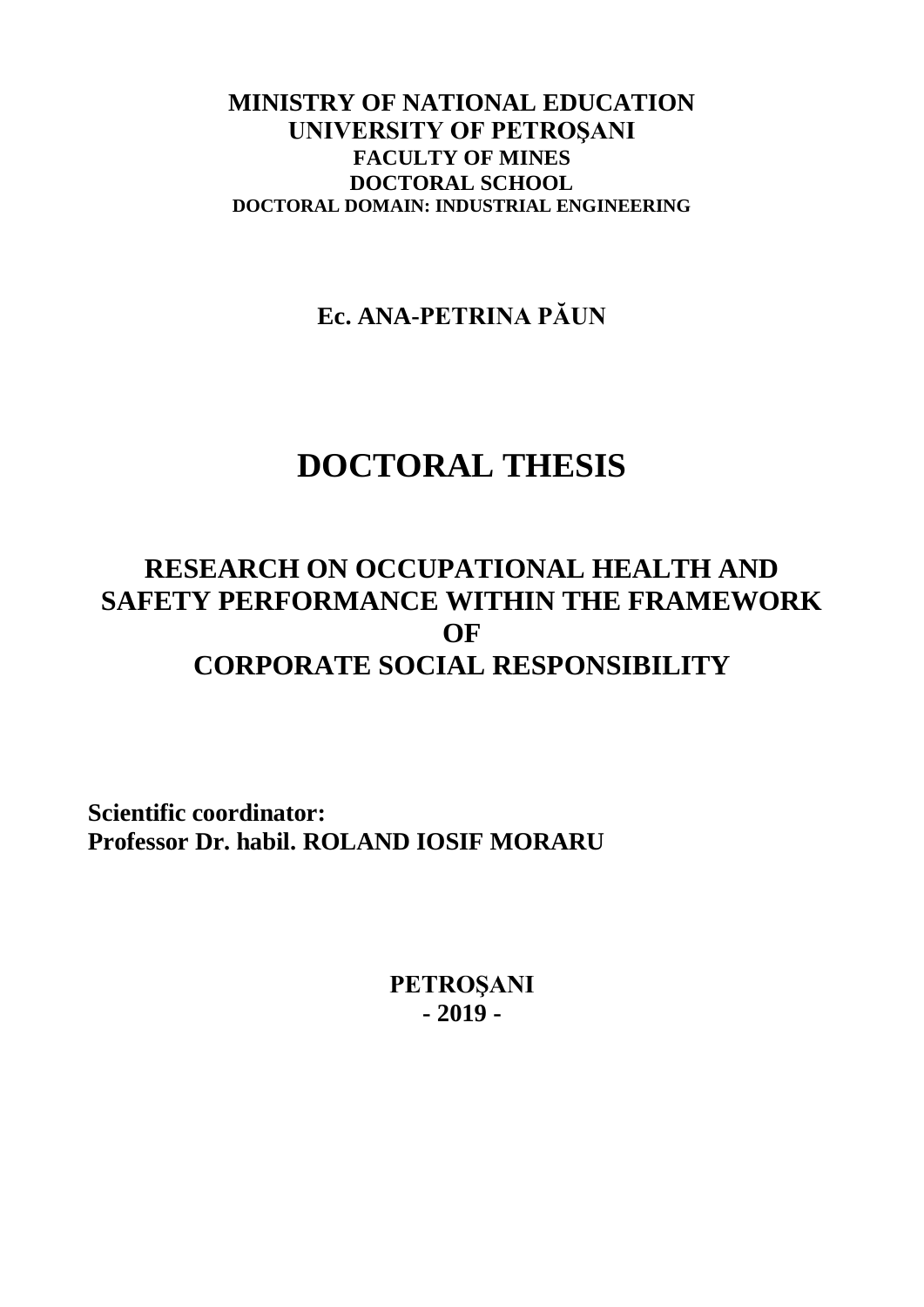## **C O N T E N T**

## **PART I. PRESENT STAGE OF THE KNOWLEDGE REGARDING THE ISSUE OF OCCUPATIONAL SAFETY AND HEALTH WITHIN THE FRAMEWORK OF CORPORATE SOCIAL RESPONSIBILITY. CORRELATIONS**

|                                                                                                                             | <b>CHAPTER I. CORPORATE SOCIAL RESPONSIBILITY - A GLOBAL BUSINESS</b>                                                                                                                |
|-----------------------------------------------------------------------------------------------------------------------------|--------------------------------------------------------------------------------------------------------------------------------------------------------------------------------------|
|                                                                                                                             |                                                                                                                                                                                      |
|                                                                                                                             | 1.1. Emergence and evolution of the concept of corporate social responsibility                                                                                                       |
|                                                                                                                             |                                                                                                                                                                                      |
|                                                                                                                             |                                                                                                                                                                                      |
| CHAPTER II. POSITION, ROLE AND IMPORTANCE OF OCCUPATIONAL<br>SAFETY AND HEALTH WITHIN THE FRAMEWORK OF CORPORATE            |                                                                                                                                                                                      |
|                                                                                                                             |                                                                                                                                                                                      |
|                                                                                                                             | 2.1. Social responsibility – a strategic approach for sustainable businesses                                                                                                         |
|                                                                                                                             | 2.2. Position of Occupational Safety and Health within the framework of Corporate Social                                                                                             |
|                                                                                                                             | 2.3. Systematic integration of occupational safety and health within business management                                                                                             |
|                                                                                                                             |                                                                                                                                                                                      |
| <b>ROMANIAN CORPORATIONS</b>                                                                                                |                                                                                                                                                                                      |
| <b>CHAPTER III. APPLIED STUDY CONCERNING THE ANALYSIS AND</b><br>DECREASE OF OCCUPATIONAL RISKS SPECIFIC FOR THE ACTIVITIES |                                                                                                                                                                                      |
|                                                                                                                             |                                                                                                                                                                                      |
|                                                                                                                             | 3.1. Policolor Orgachim Group – representative of corporate social responsibility                                                                                                    |
|                                                                                                                             | 3.2. Presentation of the productive sub-system of S.C. POLICOLOR S.A. Bucharest<br>3.2.1. Equipment, devices, transportation means used for carrying out the activities of           |
|                                                                                                                             |                                                                                                                                                                                      |
|                                                                                                                             | 3.2.2. Description of the main stages of the technological processes carried out at S.C.                                                                                             |
|                                                                                                                             |                                                                                                                                                                                      |
|                                                                                                                             | 3.3. Methodological aspects concerning the analysis and decrease of occupational risk<br>3.4. Analysis of labor accidents and occupational illnesses specific for the work places at |
|                                                                                                                             |                                                                                                                                                                                      |
| 3.5. Analysis and decrease of the professional risk at the work places at S.C.                                              |                                                                                                                                                                                      |
|                                                                                                                             | POLICOLOR S.A. Bucharest where unacceptable risks have been determined through                                                                                                       |
|                                                                                                                             |                                                                                                                                                                                      |
| 3.6. Considerations concerning the evaluation of the professional risks at the analyzed                                     |                                                                                                                                                                                      |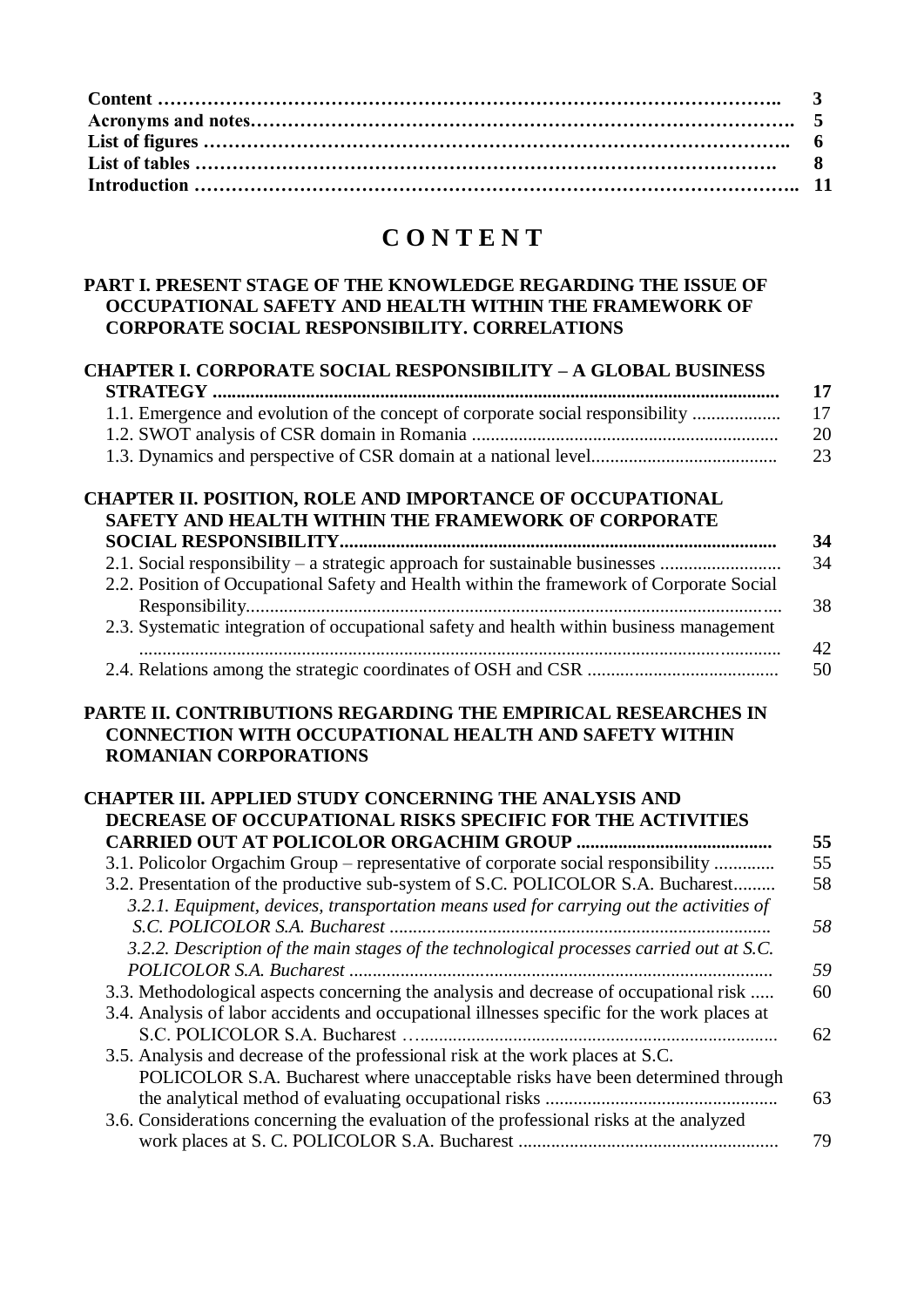| 4.1. Reporting occupational safety and health - a component of non-financial reporting  |
|-----------------------------------------------------------------------------------------|
|                                                                                         |
|                                                                                         |
|                                                                                         |
| 4.2.3. Grounding the global OSH reporting index $-$ a dependent variable of the         |
| 4.2.4. Determinants of OSH reporting. Independent variables of the research             |
| <b>CHAPTER V. ANALYSIS OF STATISTIC DATA CONCERNING THE</b>                             |
| REPORTING OF OCCUPATIONAL HEALTH AND SAFETY PERFORMANCE                                 |
|                                                                                         |
|                                                                                         |
|                                                                                         |
|                                                                                         |
|                                                                                         |
| 5.2.1. Testing the hypothesis concerning the significance of the average for the global |
|                                                                                         |
|                                                                                         |
| 5.3.1. Analysis of the correlations among scalar variables owing to Pearson             |
|                                                                                         |
|                                                                                         |
| CHAPTER VI. CONCLUSIONS, CONTRIBUTIONS AND FUTURE RESEARCH                              |
|                                                                                         |
|                                                                                         |
|                                                                                         |
|                                                                                         |

# **BIBLIOGRAPHY...................................................................................................................... 151**

## **ANNEXES**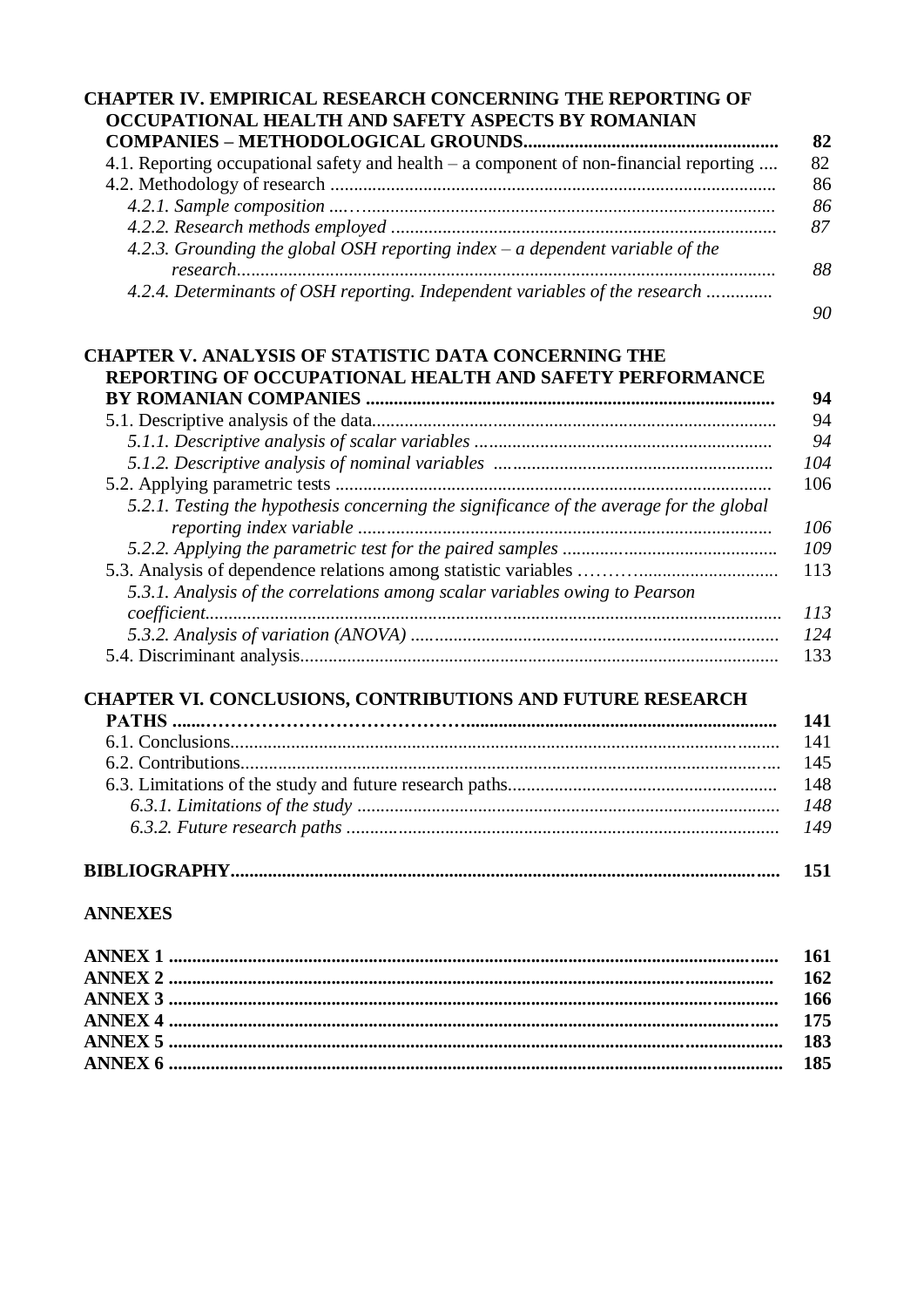#### **Importance of the research subject**

The importance of the research subject is given by the last tendencies manifested at a European level in the field of reporting the sustainability of the operations carried out by the business organizations including more than 500 employees, which target balancing financial data with "non-financial" data. Under such circumstances, the interest of the management of large corporations in occupational safety and health – an important topic of the new non-financial reporting – tends to increase exponentially, determining benefic effects upon competition and business development.

#### **Necessity of the subject**

The issue of measuring the performance of corporate safety and health under the framework of social responsibility and sustainability is scarcely analyzed in Romania. Although this has been the main motivation in choosing this subject, it, nonetheless, combined subsequently with the vivid interest and curiosity for investigating and discovering a series of new elements that concern the theoretical aspects and the practical paths of action through which Romanian corporations adapt to the legal framework existing at the level of the European Union in this domain, while identifying adequate manners of quantifying and reporting safety performance within larger contexts such as reporting corporate social responsibility, non-financial reporting or integrated reporting.

#### **Objectives of the thesis**

The general objective of the doctoral thesis is the carrying out of a coherent methodological approach accompanied by founding and applying efficient pragmatic instruments for the analysis of corporate safety performance and for establishing the optimal framework for integrating them within the modern management systems of responsible businesses.

#### **Structure of the thesis**

The doctoral thesis includes 6 chapters and 152 pages dedicated to the scientific approach and 35 pages containing the 35 pages of the 6 annexes. As a whole, I have elaborated and included in the thesis 57 figures, 105 tables and 224 bibliographical references.

The chapters and paragraphs that structure the thesis come one after another logically, following a normal translation from describing the theoretical framework of the thesis to displaying my own empirical researches that regard the deepening, integration and customizing documentation approaches and collecting, investigating and interpreting an important amount of statistic data that ground the research. The results obtained rely on a proper statistic and mathematic system, based on a series of correlation and discriminant analyses that accurately show the evolution and dynamic of the phenomenon of measuring and reporting the performance of occupational safety and health in Romania.

The first part of the doctoral thesis deals with carrying out a synthesis of specialized works that concern the issue of occupational safety and health approached under the framework of corporate social responsibility.

*Chapter I*, entitled "*Corporate social responsibility – a global business strategy*" describes synthetically the large number of debates and the various point of view that have been registered by specialized works, over time, in connection with defining corporate social responsibility. Meanwhile, I make a presentation of the institutional framework and the key actors having responsibilities in the area of turning the CSR concept into an operational device in our country; I have also carried out a SWOT analysis of the present stage of the knowledge of this concept in Romania. Meanwhile, the synthesis of the newest statistic researches at a national level published by prestigious consultancy companies (Ernst & Young, CSRMedia.ro, Valoria Business Solutions, etc.) allowed me to grasp a series of representative coordinates and to emphasize the most obvious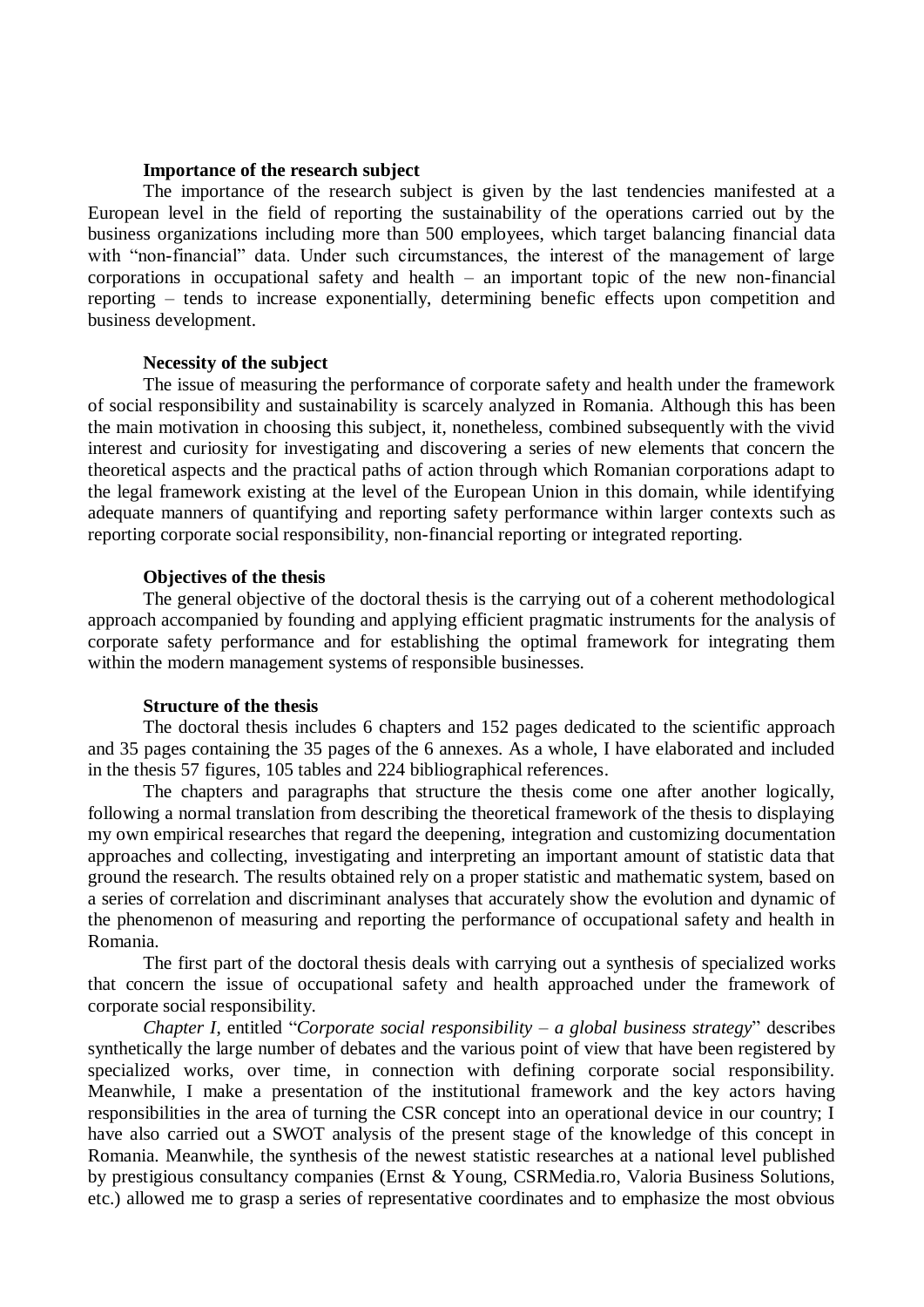trends that are going to come out in the near future in connection with the evolution of CSR.

*The second chapter* is entitled "*Position, role and importance of occupational safety and health within the framework of corporate social responsibility*" and carries out a complex analysis of the manner according to which the two concepts mix in the management theory and practice of modern corporations. As far as the corporate social responsibility for employees is concerned, occupational safety and health surpasses the minimal requirements settled by the legislative framework in force concerning the providing of the employees' safety and health at their work places and the prevention of the risks of accidents and professional illnesses, while providing the conditions for developing and strengthening a safe and comfortable environment for the employees, which is able to guarantee increased levels of professional satisfaction and labor motivation. Considering a larger perspective, I have also approached the management systems for labor safety and health in accordance with a traditional and systematic conception, structuring the main ingredients an ideal LSH management system should include. An important part of this chapter concerns the presentation of a series of *levels of systematic integration of occupational safety and health* within business management: integrated management of health; total management of quality; "Lean Production" concept; business excellence models; Six Sigma concept, "Balanced Scorecard" system, etc. The last paragraph of this chapter displays a review of the documents issued at an European and national level concerning the issue of occupational safety and health from the perspective of a micro-economic context within the framework of corporate social responsibility: *Community strategy for labor safety and health* for the period 2002-2006 and 2007-2012; *European strategic framework for work place health and safety* for the period 2014-2020; *National strategy in the domain of labor safety and health for the period 2017-2020*, etc.

The second part of the doctoral thesis, displaying an increased applicative character, contains two distinct empirical researches that have in view:

- The application of modern methods for the evaluation and eliminating occupational risks in industrial corporate environments;
- The studying, relying on surveys, of the phenomenon of reporting occupational safety and health performances by socially responsible companies in Romania.

*The third chapter* of the thesis includes a vast case study that regards the analysis and decrease of occupational risks specific for the production activities carried out by Policolor Orgachim group, one of the leaders that promote the programs for corporate social responsibility at a national level and also a regional leader in the field of varnishes and paints technology in the area of South-Eastern Europe. In the case of this company, a quantitative analysis method is applied, measuring and decreasing accident risks, which matches the stipulations of Law 319/2006 of Labor Safety and Health (with subsequent changes and completions) and the national harmonized standards which stipulate the binding and principles of work place risks. The essence of the method consists in identifying all the risk factors in the analyzed system, followed by measuring risk magnitude, as a product between the level of seriousness and the frequency of the maximally predictable consequence. The results of the evaluation allow, in accordance with the estimations performed, asserting a series of technical and organizational measures having a preventive character, which have as a goal the decrease of the risk of professional accident and illnesses considered as being extremely high and, as a consequence, unacceptable. The evaluation of work place risks within the analyzed corporation considered all its production and administrative subunits; meanwhile, programs of adapted measures, focusing on eliminating and fighting the potential causes that might result in labor accidents and professional illnesses have been designed, in connection with the risk level identified for each particular situation.

*The forth chapter* of the thesis settles the methodological foundation for organizing and carrying out the empirical sample research that regards the reporting of the occupational safety and health performance of Romanian companies. The chapter describes the coordinates of reporting the CSR and LSH aspects under the new contexts specific for non-financial reporting and integrated reporting. Meanwhile, I have displayed in detail the stipulations of Directive 2014/95/EU concerning non-financial reporting as well as the efforts for adapting Romanian legislation with a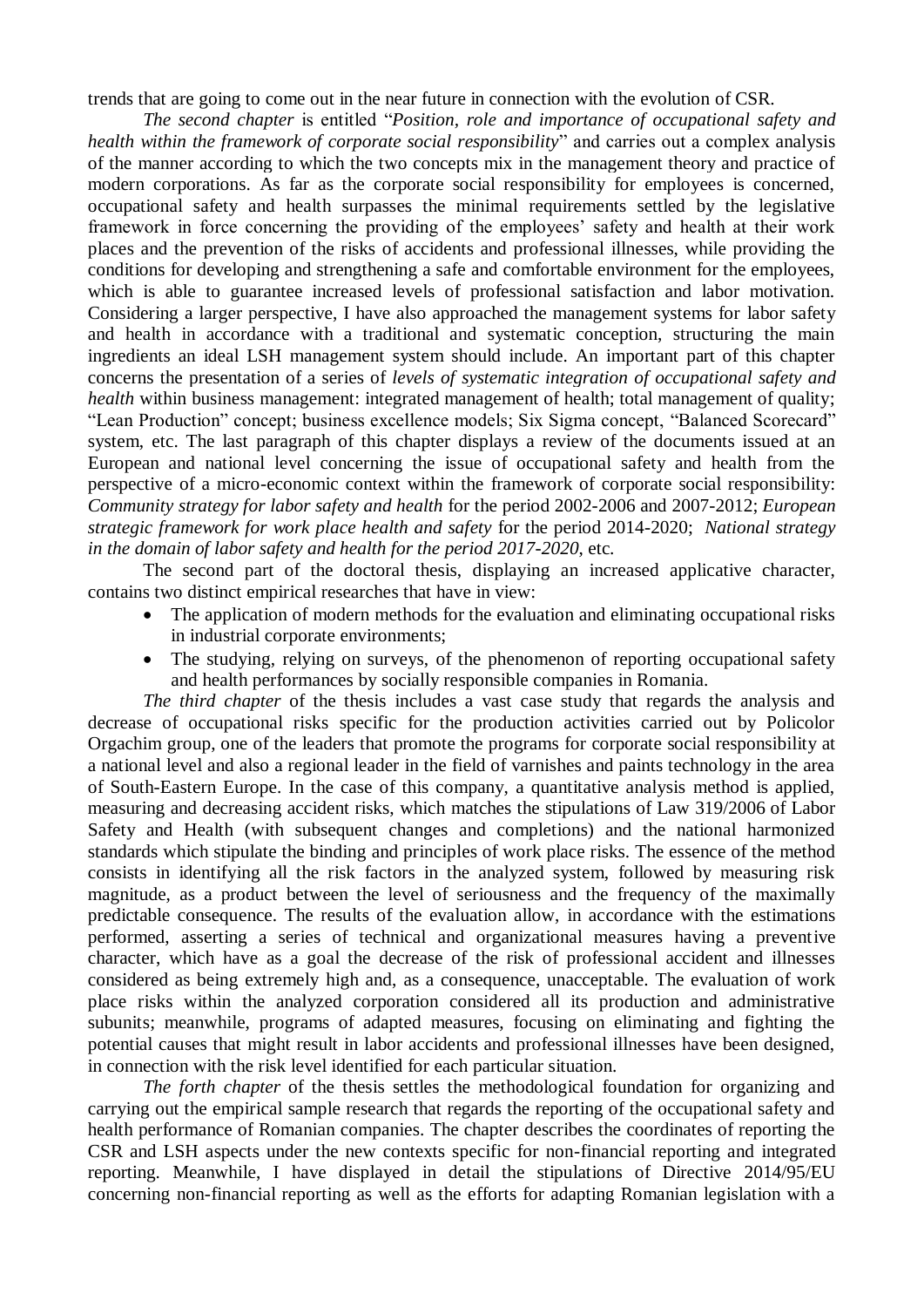view to integrating the demands of the Directive and the impact of this normative document upon the business environment in Romania. The presentation of the methodology of the research made in connection with the performance of LSH had in view the following coordinates:

- Making up the sample including 35 corporations reporting in the domain of sustainability or CSR and LSH;
- $\bullet$  Briefly presenting the quantitative qualitative approaches and the methods that are used throughout the thesis;
- Displaying the concrete manner of grounding the *global index for reporting in the domain of labor health and safety*, which plays the part of a dependent variable in the context of the complex statistic framework carried out in the next chapter;
- Presenting the influence or determining factors of reporting in correlation with other empirical researches in specialized works that approached this issue.

In this methodological part of the thesis, for each of the determining factors to be analyzed, I have identified: corresponding variables; manners of operationally defining these variables included within the study; variable category that formalizes the analyzed factor (numeric variable, nominal variable or dichotomy variable) from a statistic and mathematic point of view, namely the work hypotheses of the research.

*Chapter V* is the largest one within the structure of the thesis and is entitled "*Analysis of statistic data that concern the reporting of occupational health and safety by Romanian companies*". With a view to checking the research hypotheses settled in the previous chapter, i made use of a complex statistic and mathematic system that allowed the adequate processing and interpreting, owing to SPSS software (*Statistical Package for Social Sciences*) of a large amount of quantitative and qualitative data that regard the selected sample including the 35 corporations. In accordance, after the descriptive analysis and the testing of the normality of the values registered by the numerical variables, relying on the indices of central tendency and of distribution form, I carried out Pearson correlation analysis, which determined the identification of the connections between the dependent variable and the analyzed quantitative variables; further, I carried out ANOVA analysis for the study of the possible associations between the dependent variable and the nominal independent variables. Finally, the discriminant analysis in the last paragraph enabled the designing of a mathematical function by way of which it is possible to make predictions, displaying a high level of accuracy, that regard the values of LHS global reporting index of Romanian corporations and the estimation of performance resulting in the domain.

*Chapter 6, "Conclusions, contributions and future research paths*" emphasizes the most relevant results and aspects that come out of the analysis of theoretical notions, models, approaches, case studies and empirical researches already made. My own contributions as part of the doctoral thesis are analyzed along the two perspectives that mix and condition each other during my scientific approach: the theoretical perspective and the pragmatic perspective, while emphasizing the manner of disseminating and capitalizing them. Meanwhile, the limitations of the study resulting from a series of objective conditions that influenced the research and from the difficulties that regard the access to variable and unitary data have also been detailed. The last part of the chapter shows a series of main research directions that might be approached in the future and which I consider able to bring more understanding and perspective regarding the factors that influence corporate performance in the domain of occupational safety and health.

**The degree of novelty** of the thesis is connected with the progressive, holistic and interdependent approach of the modern concepts and instruments that concern occupational safety and health, corporate social responsibility, modern business management, sustainability and corporate performance. The original processing of these elements is completed by the pragmatic approach of the aspects concerning the evaluation of occupational accident and professional illnesses risks, namely by the empirical research carried out in connection with the leaders of LSH reporting. Besides, this statistic research relying of a sample may be considered as an absolute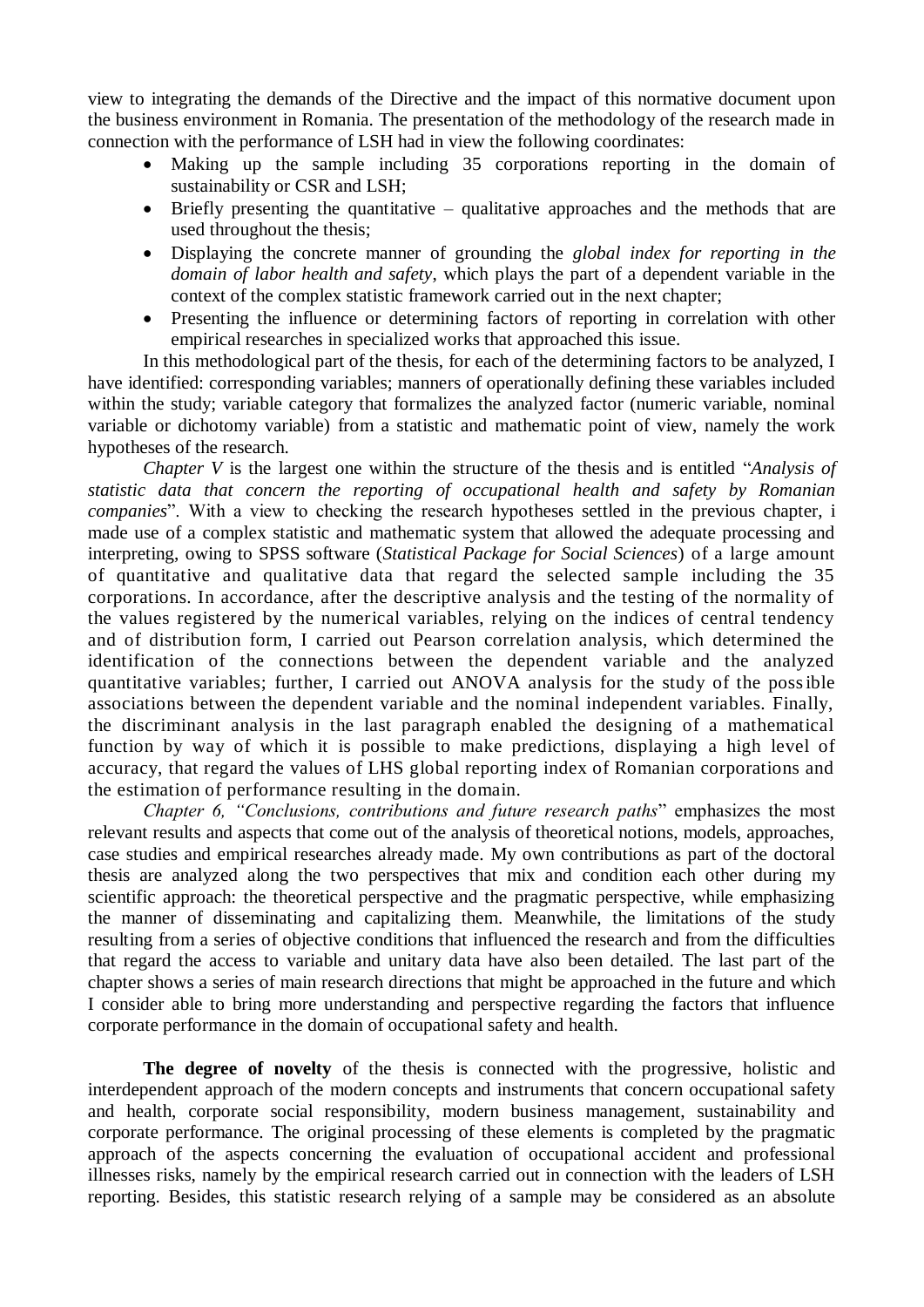novelty in Romanian scientific works. The structure of my doctoral thesis has been conceived in a manner that allows the elements of scientific novelty and pragmatic contributions to get systematized in the final chapter.

## **Degree of complexity**

Having considered the multivalent character of the aspects approached, the need for documenting and the structural display of the economic and legislative evolutions regarding the subject approached as well as the theoretical grounding of the operational concepts and methods and the carrying out of a large number of analyses and statistic tests upon a series of systematized data belonging to a highly complex data base, I employed in-depth knowledge from various domains (occupational safety and health, industrial engineering, corporate social responsibility, business management, statistics, informatics, etc.), which contributed to the inter and multidisciplinary character of my doctoral thesis.

## **Conclusions**

The conclusions that may come out from this documentary study are the following ones:

- Romania passes through a stage of qualitative and quantitative maturity that regards CSR concept;
- An increase of the interest of decisional factors, at a micro-economic level, in adopting the systems of the integrated management of social responsibility and of occupational safety and health can be perceived;
- The analysis and decrease of work place occupational risk within the industrial companies represents an important management preoccupation meant to contribute to the improvement of the activities carried out;
- The quality of LSH reporting in Romania may be connected with the following influence factors: financial performance of corporations, market share and experience of the company;
- Differences between the quality of LSH reporting carried out by corporations characterized by various forms of capital ownership or which are active in different activity fields and have to face their stakeholders' more or less acute need for informing could be identified.

### **Contributions**

In consideration of the results already displayed, the doctoral thesis brings a series of contributions to the development of the knowledge in the domain of quantifying occupational safety and health performance and of understanding the phenomenon of reporting this performance in Romania, within the enlarged framework of social responsibility and of elaborating and publishing non-financial declarations at the level of corporations. These personal contributions may be synthesized as follows:

- Elaboration of an ample data basis including statistic indices for 35 Romanian corporations that have elaborated CSR reports and/or sustainability reports, including LSH sections:
- Carrying out the content analysis of CSR reports and/or sustainability reports drawn out by corporations included in the sample and grounding the dependent variable "global reporting index";
- Identifying, establishing the causes and implementing the measures for decreasing labor accidents and illnesses risks at the level of Policolor;
- Drawing out a methodology of structured research for carrying out empirical investigations concerning the reporting of occupational health and safety aspects;